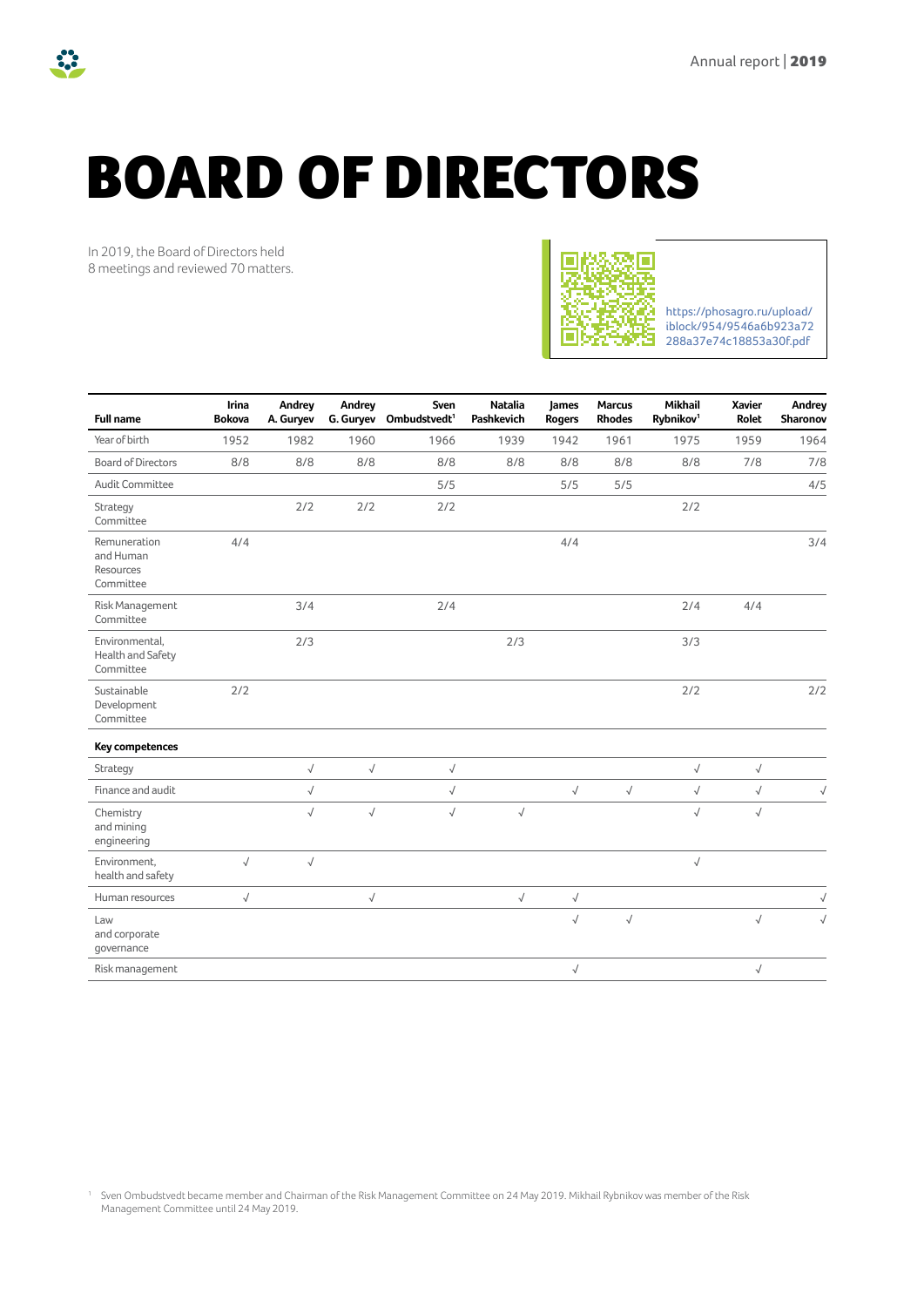#### **CHAIRMAN OF THE BOARD OF DIRECTORS**

虛

In May 2019, Sven Ombudstvedt stepped down as Chairman of the Board of Directors, a role he had held since 2011. Mr Ombudstvedt contributed greatly to the Company's development, working tirelessly to drive the Company forward and deliver its strategy to 2020. Under his leadership, the Company was able to upgrade its production capacities and make them more efficient and environmentally friendly. Sven Ombudstvedt's top priority as the Chairman of the Board of Directors was to ensure full compliance with the Board's key operating principles, including accountability, transparency, responsibility and equality. It is thanks to his efforts that the Company has integrated sustainability principles and goals into its strategy and day-to-day operations.

 $\Box$ 

He passed his chairman's baton to Xavier Rolet, former CEO of the London Stock Exchange Group. Prior to his appointment Xavier Rolet had chaired the Risk Management Committee of the Board of Directors. Committed to the Company's values, Xavier Rolet sets great store by improvements made by his predecessor. In his new role, he is going to focus on organic growth, diligent implementation of the investment programme, continued sustainable development and innovations, which are key to adding value to the Company.



**Board of Directors: period** 

**of service** *%*

## **Board of Directors: key competencies** *%*



#### **ROLE OF INDEPENDENT DIRECTORS**

Starting from 2011, when the Company established the Board of Directors, the number of independent directors and their authority have been steadily growing. Independent directors make a valuable contribution to the Board's decision-making as their opinions rely solely on professional skills and expertise, as well as a comprehensive study of the matter. Their position is unbiased, independent and free from the influence of other members of the Board and the Company`s management, and they are primarily focused on improving the Company's performance. At present, seven of the ten directors are independent, which is well above the average in Russia (38% according to Spenser Stuart research in 2019) and at par with the best global practices. Independent directors chair five of the six Board committees.

They are world-class experts with unique competencies and a track-record in investment and management of major businesses, financial and research organisations and government agencies. They are equipped with a full set of knowledge and skills needed to propel the Company and its Board of Directors forward and foster dialogue with stakeholders at various levels.

Board of Directors nominees and members are assessed against the independence criteria set out in the Regulation on the Board of Directors and the Moscow Exchanges rules.The assessment is performed twice a year by the Remuneration and Human Resources Committee. In 2019, the Board of Directors' special resolution recognised the independence of two directors, Sven Ombudstvedt and Marcus Rhodes, even though they met the formal criterion of being affiliated with the Company (an 8-year tenure on the Board of Directors).

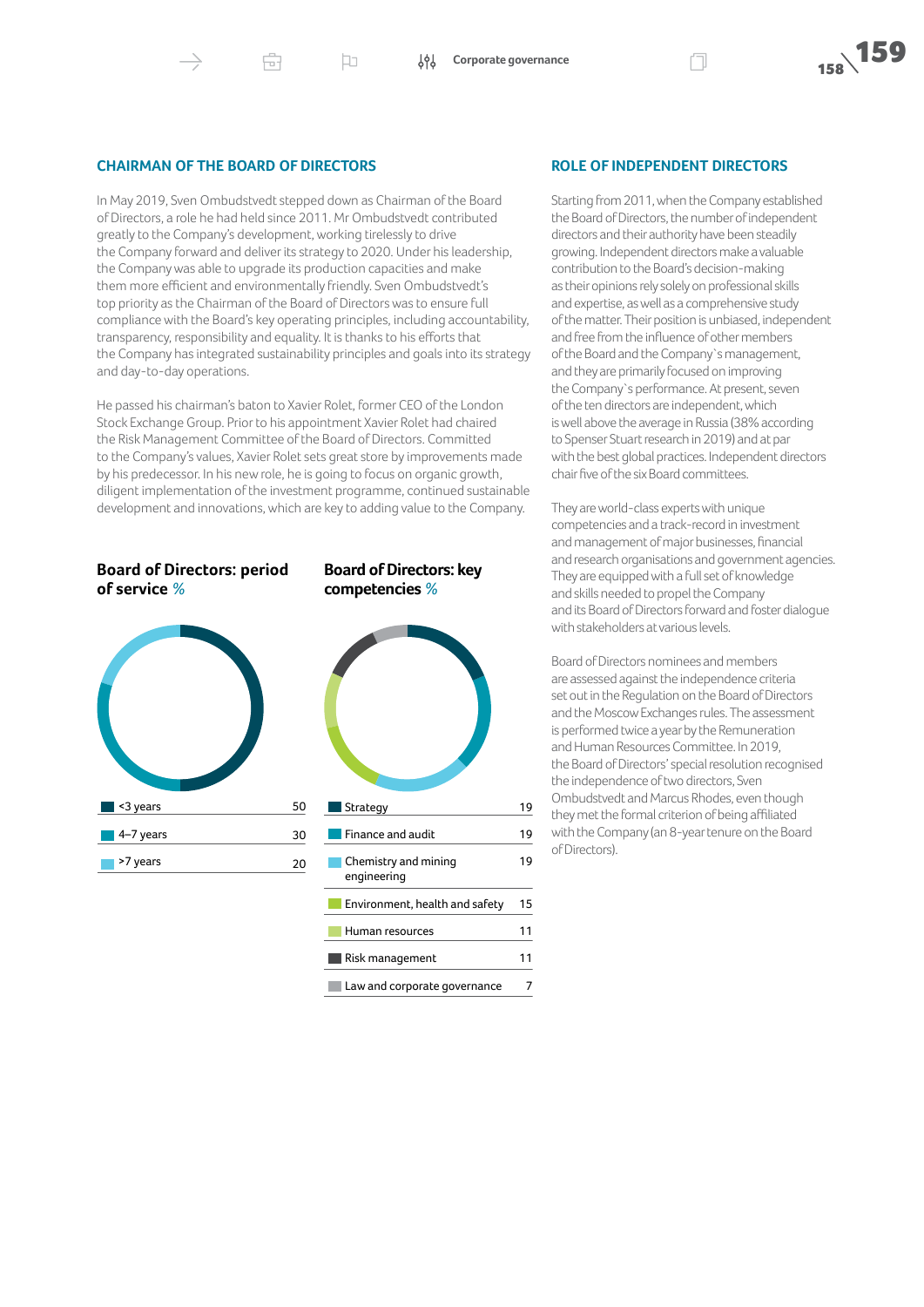#### **ONBOARDING OF NEWLY ELECTED DIRECTORS**

Despite the fact that there were no changes in the Board composition in 2019, the Remuneration and Human Resources Committee updated the Onboarding Programme for New Board Members. This is done annually to provide them with an effective tool to gain an insight into the Company's operations. As part of the onboarding programme, newly appointed directors visit the Company's production sites and meet with functional managers. In August 2019, for example, the members elected to the Board of Directors in 2018 visited PhosAgro sites in Kirovsk and Apatity (Murmansk region) where, apart from learning about the Company's key asset, they took part in the celebrations of the Miner's Day.

#### **PROFESSIONAL DEVELOPMENT AND TRAINING OF THE BOARD OF DIRECTORS**

The Company views commitment to continuous professional growth as a cornerstone of good corporate governance. By expanding their knowledge and skills, directors add value to the Board of Directors and the Company on the whole. An annual performance assessment highlights the need for the qualification upgrade and training of the Board members, with a focus on the following areas:

- industry trends in Russia and abroad;
- risk management;
- current legislative and stock exchange requirements;
- Board operation trends in Russia and abroad.

The assessment held in 2019 identified another focus area for the Board of Directors, which is cyberrisks and cybersecurity. To meet this need, the Company engaged one of most reputable companies in this domain to conduct a training workshop for the Board of Directors and the top management in May 2019. On top of that, the Board of Directors regularly receives newsletters from the Company, including quarterly newsletters on corporate governance and weekly updates on the developments in the chemical and related industries.

#### **COMPOSITION OF THE BOARD OF DIRECTORS**

An external assessment of the Board's performance and an annual selfassessment show that its composition is fully balanced. In 2019, there were no changes in the Board of Directors composition. However, there were significant changes to its committees in May 2019, with a new Sustainable Development Committee set up by the Board of Directors. These measures gave a significant boost to the Board of Directors' performance.



### **Board of Directors: gender split** *%*



## 50 40 10

#### **Board of Directors: age** *%*



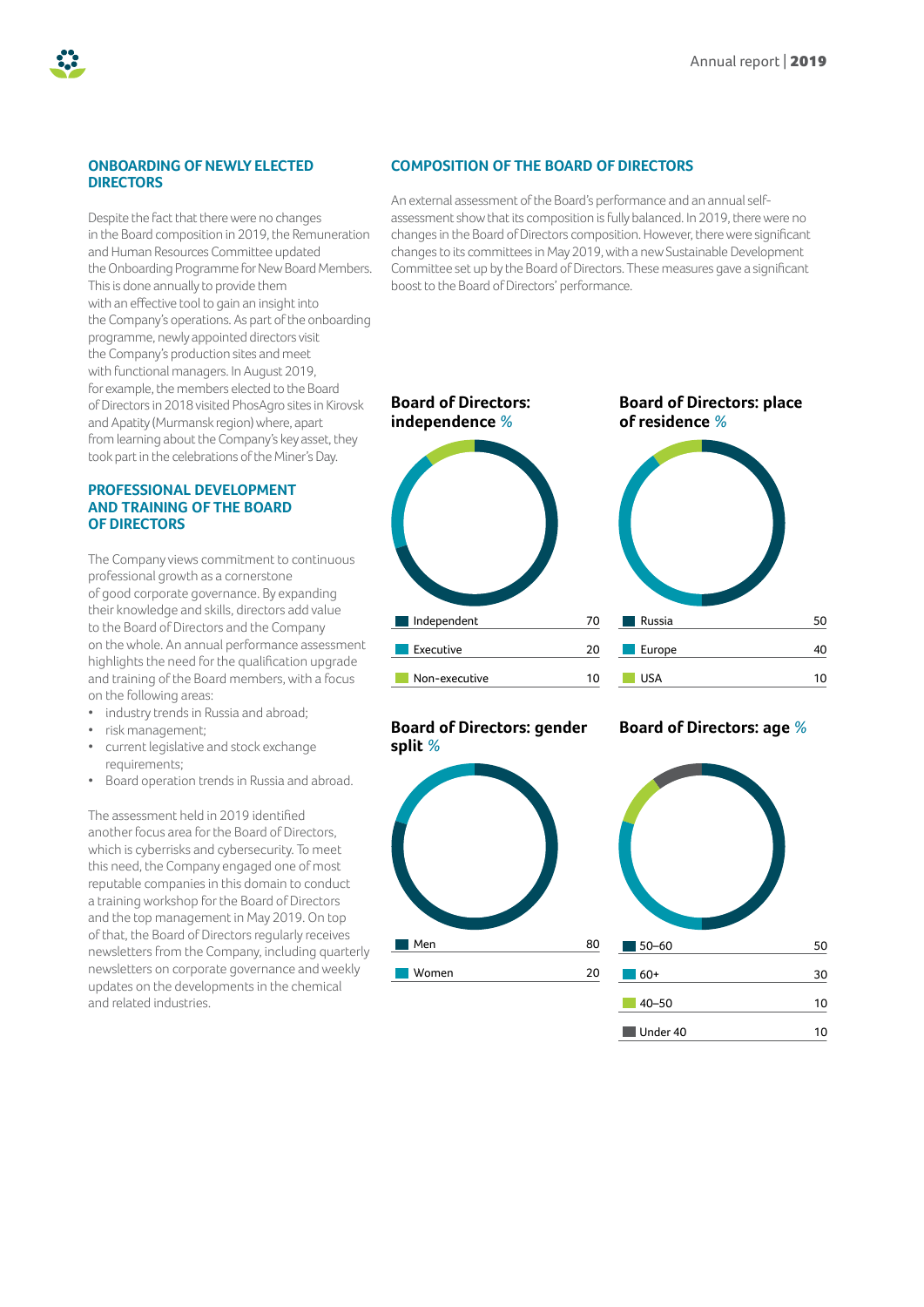#### **BOARD OF DIRECTORS**

Information on Members of the Board of Directors



#### XAVIER ROLET **RO**

#### CHAIRMAN

| Ò                                        | СПАІКМАК                                                       |                                                                                                                   |                                                 |                                                                                                           |
|------------------------------------------|----------------------------------------------------------------|-------------------------------------------------------------------------------------------------------------------|-------------------------------------------------|-----------------------------------------------------------------------------------------------------------|
| $\circ$<br>$\circ$<br>$\circ$<br>$\circ$ | <b>Title</b>                                                   | <b>Independent director</b>                                                                                       | $2017 - 2019$                                   | <b>Department</b><br><b>for International Trade</b>                                                       |
| $\circ$<br>$\circ$<br>$\circ$<br>$\circ$ | <b>Year of election</b>                                        | 2018                                                                                                              |                                                 | (London)<br>Member<br>of the Committee                                                                    |
| $\circ$                                  | Equity interest /<br><b>Stake of ordinary</b><br><b>shares</b> | <b>None</b>                                                                                                       | $2018 - 02/2019$                                | of Expert Advisors<br><b>Verseon</b><br>Non-executive director                                            |
|                                          | <b>Date of birth</b>                                           | 12 November 1959                                                                                                  |                                                 |                                                                                                           |
|                                          | <b>Education</b>                                               | <b>KEDGE Business School (France)</b><br>Master's degree in Management Science and Finance                        | $2018 - 2019$                                   | <b>PhosAgro</b><br>Chairman of the Risk<br>Management Committee                                           |
|                                          |                                                                | <b>Columbia Business School (USA)</b><br>MBA in International Finance                                             | $2018 - Present$                                | <b>Shanghai Institute</b><br>of Finance for the Real<br><b>Economy - SIFRE</b>                            |
|                                          |                                                                | <b>Institute for Higher National Defence Studies (IHEDN)</b><br>(France)                                          |                                                 | <b>Expert Advisor</b>                                                                                     |
|                                          |                                                                | Post-graduate degree                                                                                              | $2019 - 2020$                                   | <b>COS Management Ltd.</b><br>CEO                                                                         |
|                                          | 1994 - 1996                                                    | <b>Credit Suisse</b><br>Managing Director                                                                         | $2019 -$ Present                                | <b>PhosAgro</b><br>• Chairman of the Board                                                                |
|                                          | $1997 - 2000$                                                  | <b>Dresdner Kleinwort</b><br><b>Managing Director</b>                                                             |                                                 | of Directors<br>• Member<br>of the Risk Management                                                        |
|                                          | $2000 - 2007$                                                  | <b>Lehman Brothers (New York and London)</b><br>Senior Executive                                                  |                                                 | Committee                                                                                                 |
|                                          | $2007 - 2009$                                                  | <b>Banque Lehman Brothers S.A. (France)</b><br>CFO                                                                | $2019 -$ Present                                | <b>Public Investment</b><br><b>Fund - Saudi Stock</b><br><b>Exchange (Tadawul)</b><br>Member of the Board |
|                                          | $2009 - 2017$                                                  | <b>London Stock Exchange Group (LSEG)</b><br>CEO                                                                  |                                                 | of Directors                                                                                              |
|                                          | $2011 -$ Present                                               | <b>Columbia Business School</b><br>Member of the Board of Overseers                                               |                                                 |                                                                                                           |
|                                          | $2013 - 2017$                                                  | <b>HM Treasury</b><br>Member of the Financial Services Trade and Investment Board                                 |                                                 |                                                                                                           |
|                                          | 2014                                                           | <b>European Securities and Markets Authority (ESMA)</b><br>Member of the Securities and Markets Stakeholder Group | <b>KEY COMPETENCIES:</b><br>• Strategy          |                                                                                                           |
|                                          | $2014 - 2017$                                                  | <b>Bank of England</b><br>Governor's Financial Services Forum                                                     | <b>• Finance and audit</b><br>• Risk management |                                                                                                           |
|                                          | $2017 - 2018$                                                  | <b>London Stock Exchange Group (LSEG)</b><br>Advisor                                                              |                                                 | • Law and corporate governance<br>• Chemistry and mining engineering                                      |
|                                          |                                                                |                                                                                                                   |                                                 |                                                                                                           |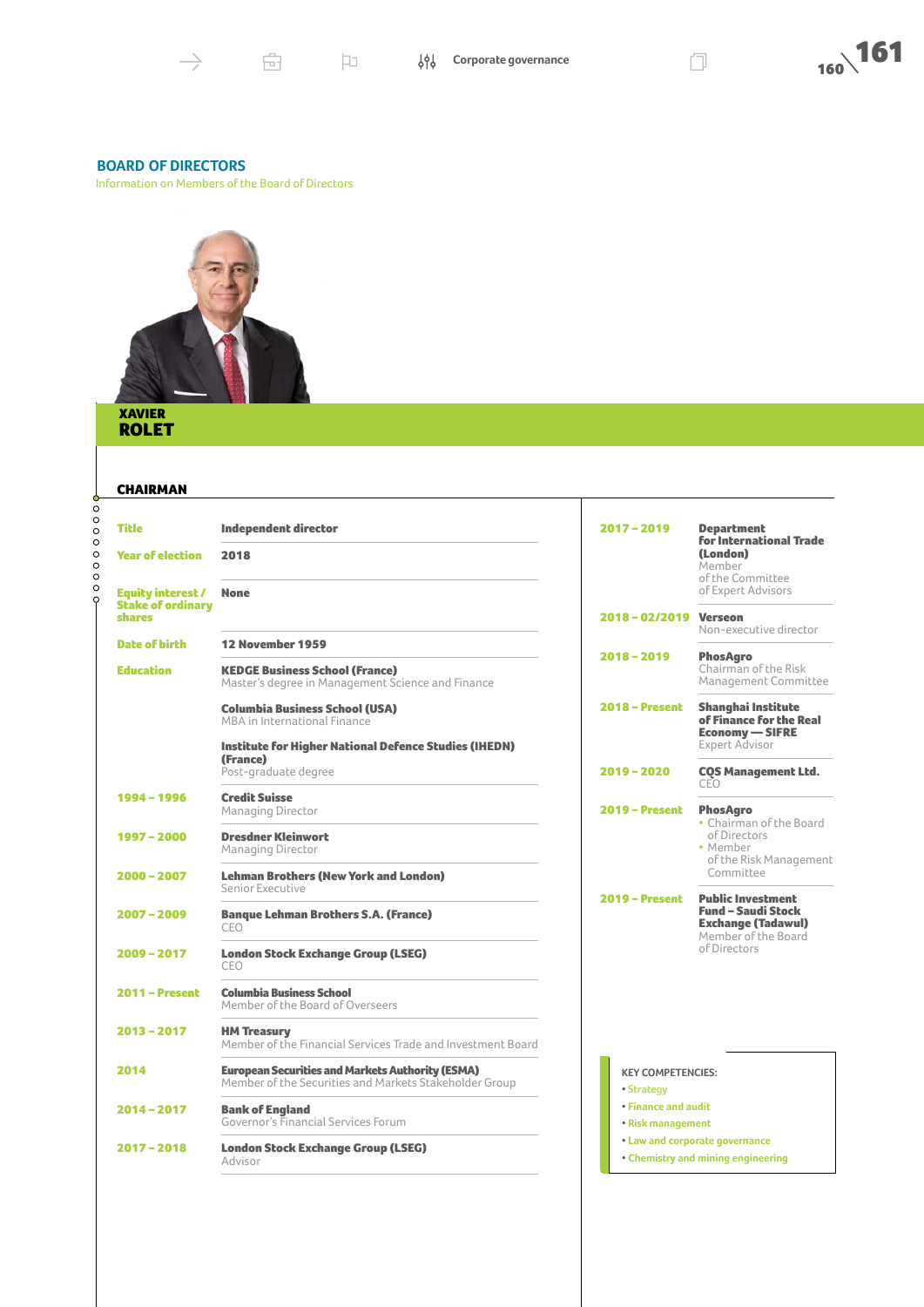

#### ANDREY G. GURYEV

33

#### DEPUTY CHAIRMAN

| 9<br>$\circ$<br>$\circ$       | <b>Title</b>                       | <b>Non-executive director</b>                                                          | $2001 - 2013$                          | <b>Federation Council</b>                                                        |
|-------------------------------|------------------------------------|----------------------------------------------------------------------------------------|----------------------------------------|----------------------------------------------------------------------------------|
| $\circ$<br>$\circ$<br>$\circ$ | <b>Year of election</b>            | 2013                                                                                   |                                        | of the Federal Assembly<br>of the Russian Federation<br>Member of the Federation |
| $\circ$<br>$\circ$            | <b>Equity interest /</b>           | <b>None</b>                                                                            |                                        | Council of the Russian<br>Federation                                             |
| $\circ$<br>$\circ$            | <b>Stake of ordinary</b><br>shares |                                                                                        | 2013 - Present PhosAgro                |                                                                                  |
|                               | <b>Date of birth</b>               | <b>24 March 1960</b>                                                                   |                                        | • Deputy Chairman<br>of the Board of Directors<br>• Member of the Strategy       |
|                               | <b>Education</b>                   | <b>Plekhanov St Petersburg State Mining Institute (Technical</b><br><b>University)</b> |                                        | Committee                                                                        |
|                               |                                    | Degree in Economics and Management of Mining<br>and Exploration Enterprises            | 06/2017<br>06/2018                     | <b>AgroGard-Finance</b><br>Member of the Board<br>of Directors                   |
|                               |                                    | <b>Central State Institute for Physical Education</b>                                  | 06/2018                                | <b>AgroGard-Finance</b>                                                          |
|                               | $2006 - Present$                   | <b>Russian Chemists Union</b><br>Vice President                                        | <b>Present</b>                         | Chairman of the Board<br>of Directors                                            |
|                               |                                    |                                                                                        |                                        |                                                                                  |
|                               |                                    |                                                                                        |                                        |                                                                                  |
|                               |                                    |                                                                                        |                                        |                                                                                  |
|                               |                                    |                                                                                        |                                        |                                                                                  |
|                               |                                    |                                                                                        |                                        |                                                                                  |
|                               |                                    |                                                                                        |                                        |                                                                                  |
|                               |                                    |                                                                                        |                                        |                                                                                  |
|                               |                                    |                                                                                        |                                        |                                                                                  |
|                               |                                    |                                                                                        |                                        |                                                                                  |
|                               |                                    |                                                                                        |                                        |                                                                                  |
|                               |                                    |                                                                                        |                                        |                                                                                  |
|                               |                                    |                                                                                        | <b>KEY COMPETENCIES:</b><br>• Strategy |                                                                                  |
|                               |                                    |                                                                                        | • Human resources                      | • Chemistry and mining engineering                                               |
|                               |                                    |                                                                                        |                                        |                                                                                  |
|                               |                                    |                                                                                        |                                        |                                                                                  |
|                               |                                    |                                                                                        |                                        |                                                                                  |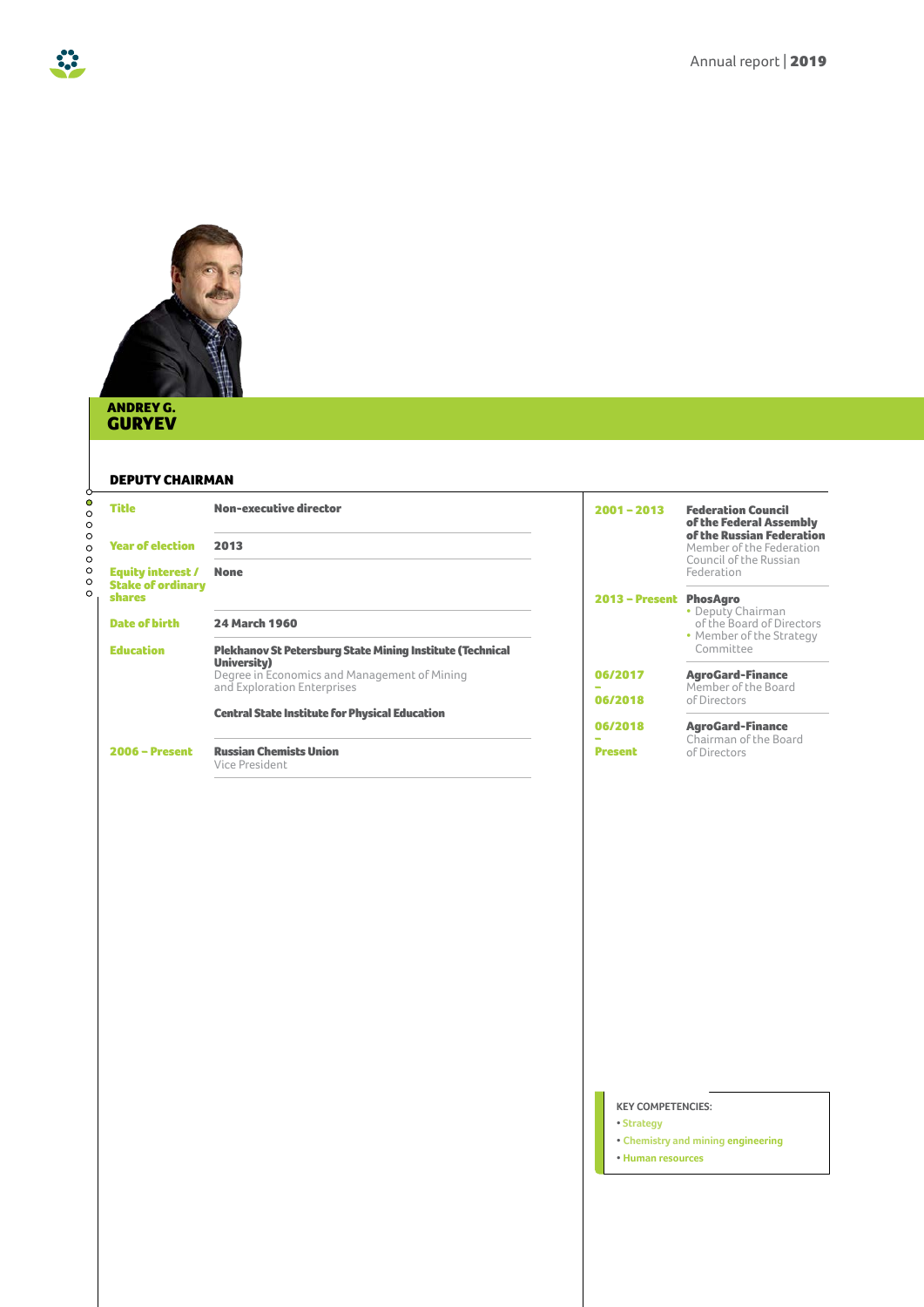



#### ANDREY A. GURYEV

-000000000-

| <b>Title</b>                                                          | <b>Executive director</b>                                                                                                                                                                                                | 2015 – Present Russian Union      | of Industrialists                                                                                         |
|-----------------------------------------------------------------------|--------------------------------------------------------------------------------------------------------------------------------------------------------------------------------------------------------------------------|-----------------------------------|-----------------------------------------------------------------------------------------------------------|
| <b>Year of election</b>                                               | 2013                                                                                                                                                                                                                     |                                   | and Entrepreneurs<br>Member<br>of the Management Board                                                    |
| <b>Equity interest /</b><br><b>Stake of ordinary</b><br><b>shares</b> | <b>None</b>                                                                                                                                                                                                              |                                   | 2016 - Present Russian Association<br>of Fertilizer Producers<br>President                                |
| <b>Date of birth</b>                                                  | <b>7 March 1982</b>                                                                                                                                                                                                      |                                   |                                                                                                           |
| <b>Education</b>                                                      | <b>University of Greenwich (UK)</b><br>Bachelor's degree in Economics                                                                                                                                                    |                                   | 2016 - Present Russian Rhythmic<br><b>Gymnastics Federation</b><br>• Chairman of the Board<br>of Trustees |
|                                                                       | <b>Academy of National Economy under the Government</b><br>of the Russian Federation<br>PhD in Economics                                                                                                                 |                                   | • Vice President<br>2016 - Present International Fertilizer                                               |
| $2011 - 2013$                                                         | <b>PhosAgro AG</b><br>Deputy CEO for Sales and Logistics                                                                                                                                                                 |                                   | <b>Association (IFA)</b><br>Member of the Board<br>of Directors                                           |
| $2011 -$ Present                                                      | <b>Moscow Rhythmic Gymnastics Federation</b><br>President                                                                                                                                                                |                                   | 2016 - Present Miners of Russia non-<br>commercial partnership<br>Deputy Chairman                         |
| <b>2012 - Present</b>                                                 | <b>Andrey Guryev Charitable Foundation</b><br>Chairman of the Management Board                                                                                                                                           |                                   | of the Supreme Mining<br>Council                                                                          |
| $2012 - 2014$                                                         | <b>Investment Trading Bank</b><br>Member of the Board of Directors                                                                                                                                                       | 2019 - Present Russian Union      | of Industrialists<br>and Entrepreneurs                                                                    |
| $2012 - Present$                                                      | <b>PhosAgro-Region</b><br>Member of the Management Board                                                                                                                                                                 |                                   | Member<br>of the Management Board<br>Bureau                                                               |
| $2013 - Present$                                                      | <b>PhosAaro</b><br>Member of the Board of Directors                                                                                                                                                                      |                                   |                                                                                                           |
| $2013 - Present$                                                      | <b>PhosAgro</b><br>$\cdot$ CFO<br>• Chairman of the Management Board<br>• Member of the Strategy Committee<br>• Member of the Environmental, Health and Safety<br>Committee<br>• Member of the Risk Management Committee |                                   |                                                                                                           |
| $2014 - 2016$                                                         | <b>PhosAgro-Cherepovets</b><br>Member of the Management Board                                                                                                                                                            | <b>KEY COMPETENCIES:</b>          |                                                                                                           |
| $2014 - Present$                                                      | <b>Russian Chess Federation</b><br>Member of the Board of Trustees                                                                                                                                                       | • Strategy<br>• Finance and audit |                                                                                                           |
| $2015 -$ Present                                                      | <b>Russian Olympians Foundation</b><br>• Member of the Council of Trustees                                                                                                                                               |                                   | • Chemistry and mining engineering<br>• Environment, health and safety                                    |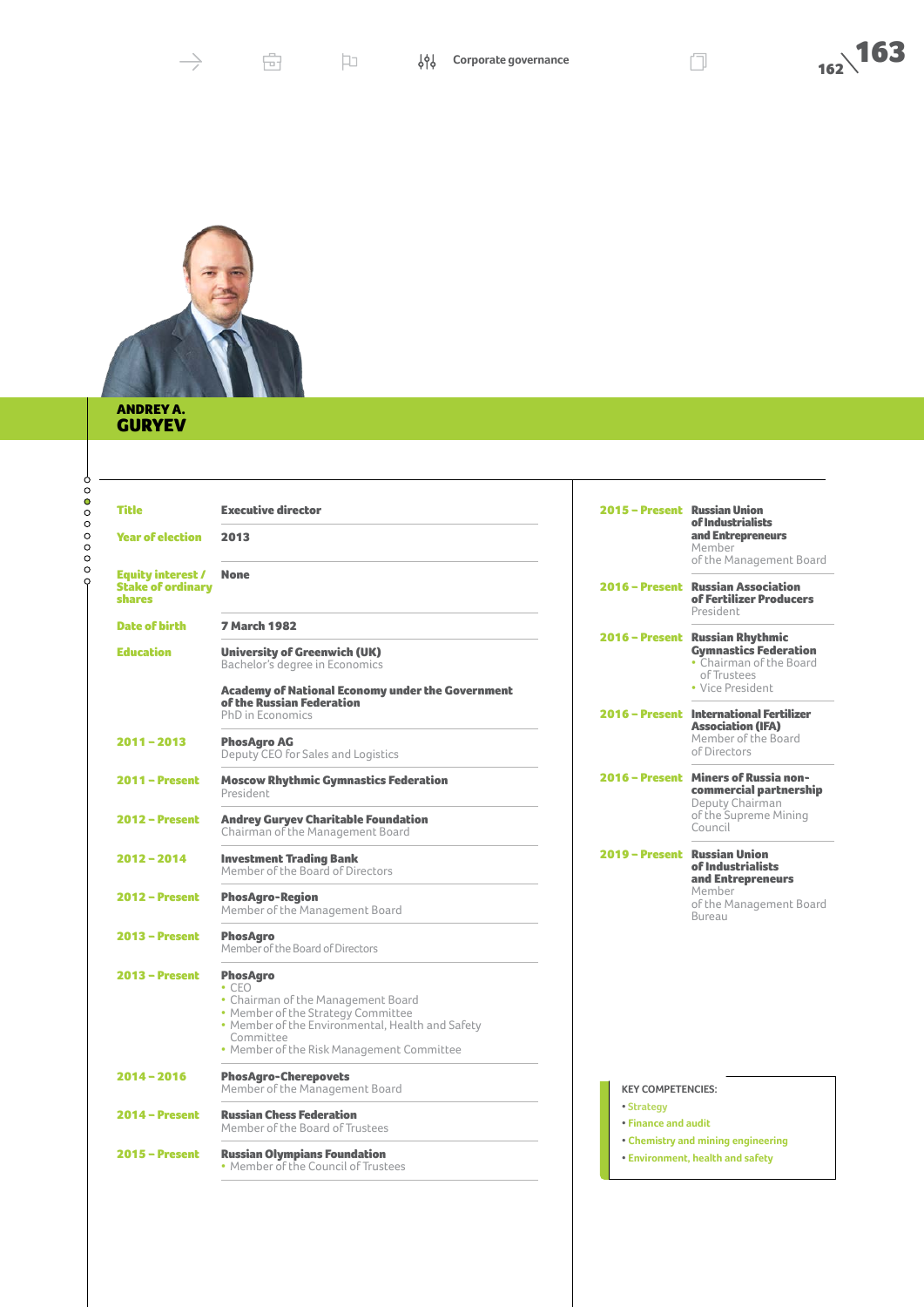

#### MIKHAIL RYBNIKOV

| <b>Title</b>                                                          | <b>First Deputy CEO</b>                                                                                                                                                                                           | $2015 - 2017$           | <b>PhosAgro-Cherepovets</b><br>Chairman<br>of the Management Board                        |
|-----------------------------------------------------------------------|-------------------------------------------------------------------------------------------------------------------------------------------------------------------------------------------------------------------|-------------------------|-------------------------------------------------------------------------------------------|
| <b>Year of election</b>                                               | 2016                                                                                                                                                                                                              |                         |                                                                                           |
| <b>Equity interest /</b><br><b>Stake of ordinary</b><br><b>shares</b> | 0.0258%                                                                                                                                                                                                           | $2016 - Present$        | <b>PhosAgro</b><br>Member of the Board<br>of Directors                                    |
| <b>Date of birth</b>                                                  | <b>30 November 1975</b>                                                                                                                                                                                           |                         | 2016 - Present PhosAgro-Region<br>Member<br>of the Management Board                       |
| <b>Education</b>                                                      | <b>Lomonosov Moscow State University</b><br>Master's degree in Economics                                                                                                                                          | $2017 - 2018$           | <b>Apatit</b>                                                                             |
| $2011 - 2013$                                                         | <b>PhosAgro-Region</b><br>Member of the Management Board                                                                                                                                                          |                         | $\cdot$ CFO<br>• Chairman<br>of the Management Board                                      |
| $2012 - 2015$                                                         | <b>PhosAgro AG</b><br>$\cdot$ CEO<br>• Chairman of the Management Board                                                                                                                                           | $2018 - 2019$           | <b>Apatit</b><br>Member<br>of the Management Board                                        |
| $2012 - 2017$                                                         | <b>PhosAgro-Cherepovets</b><br>CEO                                                                                                                                                                                |                         | 2018 - Present Samoilov Scientific<br><b>Research Institute</b><br><b>for Fertilizers</b> |
| 2013                                                                  | <b>Moscow Exchange</b><br>Member of the Board of Directors                                                                                                                                                        |                         | and Insectofungicides<br>Member of the Board<br>of Directors                              |
| 2013                                                                  | <b>Apatit</b><br>Member of the Board of Directors                                                                                                                                                                 | 2018 - Present PhosAgro | First Deputy CEO                                                                          |
| $2013 - 2016$                                                         | <b>PhosAgro-Cherepovets</b><br>Member of the Board of Directors                                                                                                                                                   | 2019 - Present Apatit   | Advisor to the CEO                                                                        |
| $2013 - Present$                                                      | <b>PhosAgro</b><br>• Member of the Management Board<br>• Chairman of the Environmental, Health and Safety<br>Committee<br>• Member of the Strategy Committee<br>• Member of the Sustainable Development Committee |                         | (part-time)                                                                               |

#### **KEY COMPETENCIES:**

- **• Strategy**
- **• Finance and audit**
- **• Chemistry and mining engineering**
- **• Environment, health and safety**

33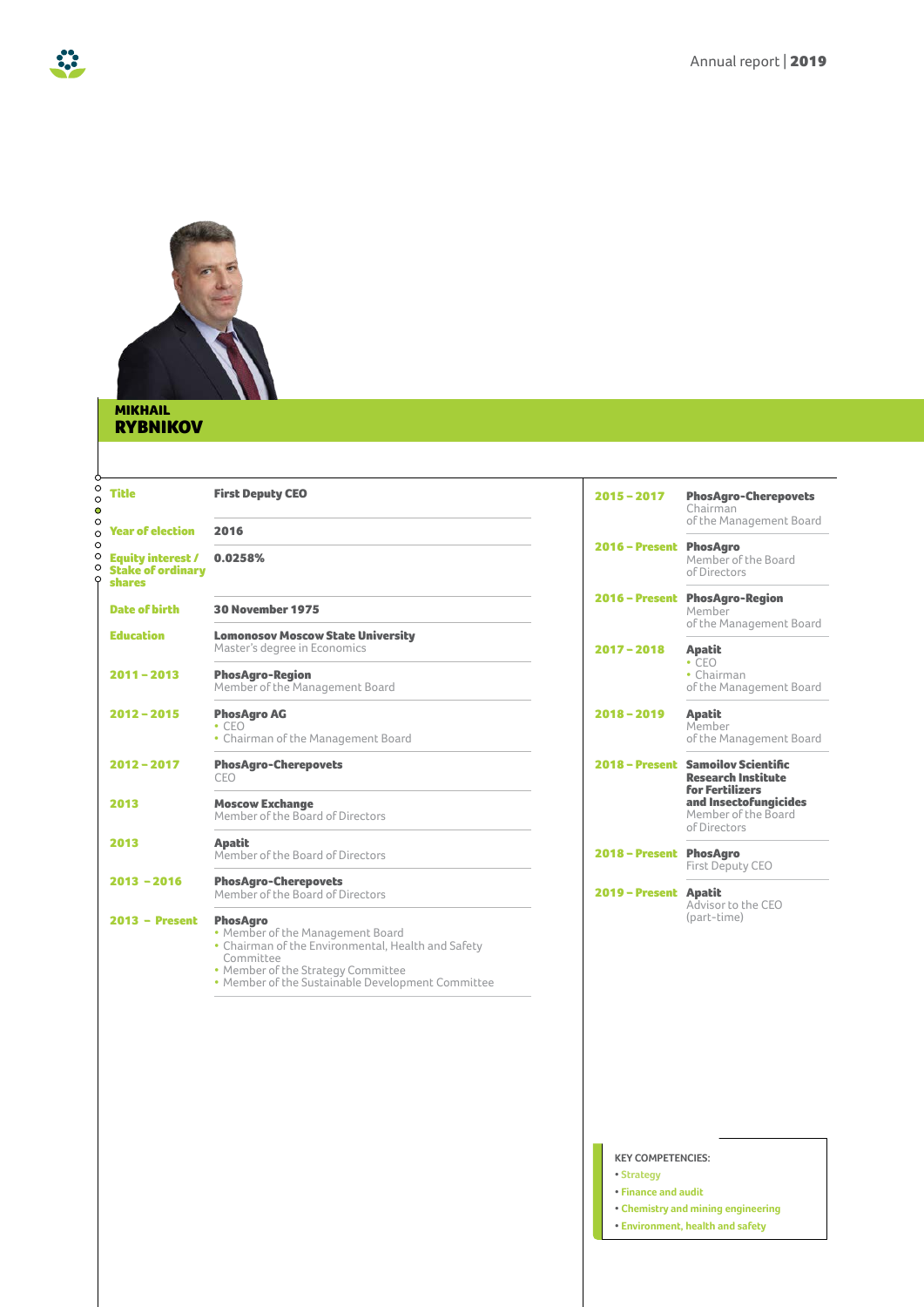



 $\rightarrow$ 

**• Human resources**

#### IRINA **BOKOVA**

#### SVEN **OMBUDSTVEDT**

 $0000000000$ 

 $\varphi$ 

| Title                                                                 | <b>Independent director</b>                                                                                                                  | O<br><b>Title</b><br>$\circ$                                                              |
|-----------------------------------------------------------------------|----------------------------------------------------------------------------------------------------------------------------------------------|-------------------------------------------------------------------------------------------|
| <b>Year of election</b>                                               | 2011                                                                                                                                         | O<br>O<br><b>Year of election</b><br>Ō                                                    |
| <b>Equity interest /</b><br><b>Stake of ordinary</b><br><b>shares</b> | <b>None</b>                                                                                                                                  | O<br>$\circ$<br><b>Equity interest /</b><br>O<br><b>Stake of ordinar</b><br><b>shares</b> |
| <b>Date of birth</b>                                                  | <b>27 July 1966</b>                                                                                                                          | <b>Date of birth</b>                                                                      |
| <b>Education</b>                                                      | <b>Pacific Lutheran University (USA)</b><br>Bachelor's degree                                                                                | <b>Education</b>                                                                          |
|                                                                       | <b>Thunderbird School of Global</b><br><b>Management</b><br>Master's degree in International<br>Management                                   |                                                                                           |
| $2008 - 2011$                                                         | <b>Saferoad AS</b><br>Member of the Board of Directors                                                                                       | 1989 - 1989                                                                               |
| $2010 - 2013$                                                         | <b>Western Bulk</b><br>Member of the Board of Directors                                                                                      | 1995 - 1997                                                                               |
| 2010 - 2017                                                           | <b>Norske Skogindustrier ASA</b><br>CEO                                                                                                      |                                                                                           |
| $2011 - 2019$                                                         | <b>PhosAgro</b><br>Chairman of the Board of Directors                                                                                        |                                                                                           |
| <b>2011 - Present</b>                                                 | <b>PhosAgro</b><br>• Member of the Audit Committee<br>• Chairman of the Strategy Committee<br>• Chairman of the Risk Management<br>Committee | 1991-1992<br>$2002 - 2005$<br>$2005 - 2009$                                               |
| 2017                                                                  | <b>Norske Skogindustrier ASA</b><br>Special Advisor                                                                                          |                                                                                           |
| $2017 - 2019$                                                         | <b>Norske Skog AS</b><br>Chairman of the Board of Directors                                                                                  | $2009 - 2017$                                                                             |
| <b>2017 - Present</b>                                                 | <b>Norske Skog Norway AS</b><br>Member of the Board of Directors                                                                             | <b>2018 – Present</b>                                                                     |
| <b>2019 - Present</b>                                                 | <b>Norske Skog ASA</b><br>CEO                                                                                                                | <b>2018 - Present</b>                                                                     |

| <b>ETENCIES:</b> |  |  |
|------------------|--|--|

**KEY COMP** 

**• Strategy • Finance and audit**

**• Chemistry and mining engineering**

Independent director **2018** ry None 12 July 1952 **Moscow State Institute of International** Relations (Russia) International Relations John F. Kennedy School of Government at Harvard University (USA) Leadership and Economic Development 1989 – 1989 University of Maryland School of Public Affairs (USA) Ford Foundation Fellow **Ministry of Foreign Affairs of the Republic** of Bulgaria • Secretary of the Council of Ministers of Bulgaria for European Integration • Deputy Minister of Foreign Affairs of the Republic of Bulgaria **National Assembly of the Republic 2002 – 2005 FBulgaria**<br>Member of the National Assembly **UNESCO** • Ambassador of Bulgaria to France and Monaco • Permanent Delegate of Bulgaria **UNESCO** Director-General Ban Ki-moon Centre for Global Citizens Member of the Board of Directors PhosAgro • Member of the Board of Directors • Member of the Remuneration and Human Resources Committee • Chair of the Sustainable Development Committee 2018 – Present International Automobile Federation Member of the Board of Directors **KEY COMPETENCIES: • Environment, health and safety**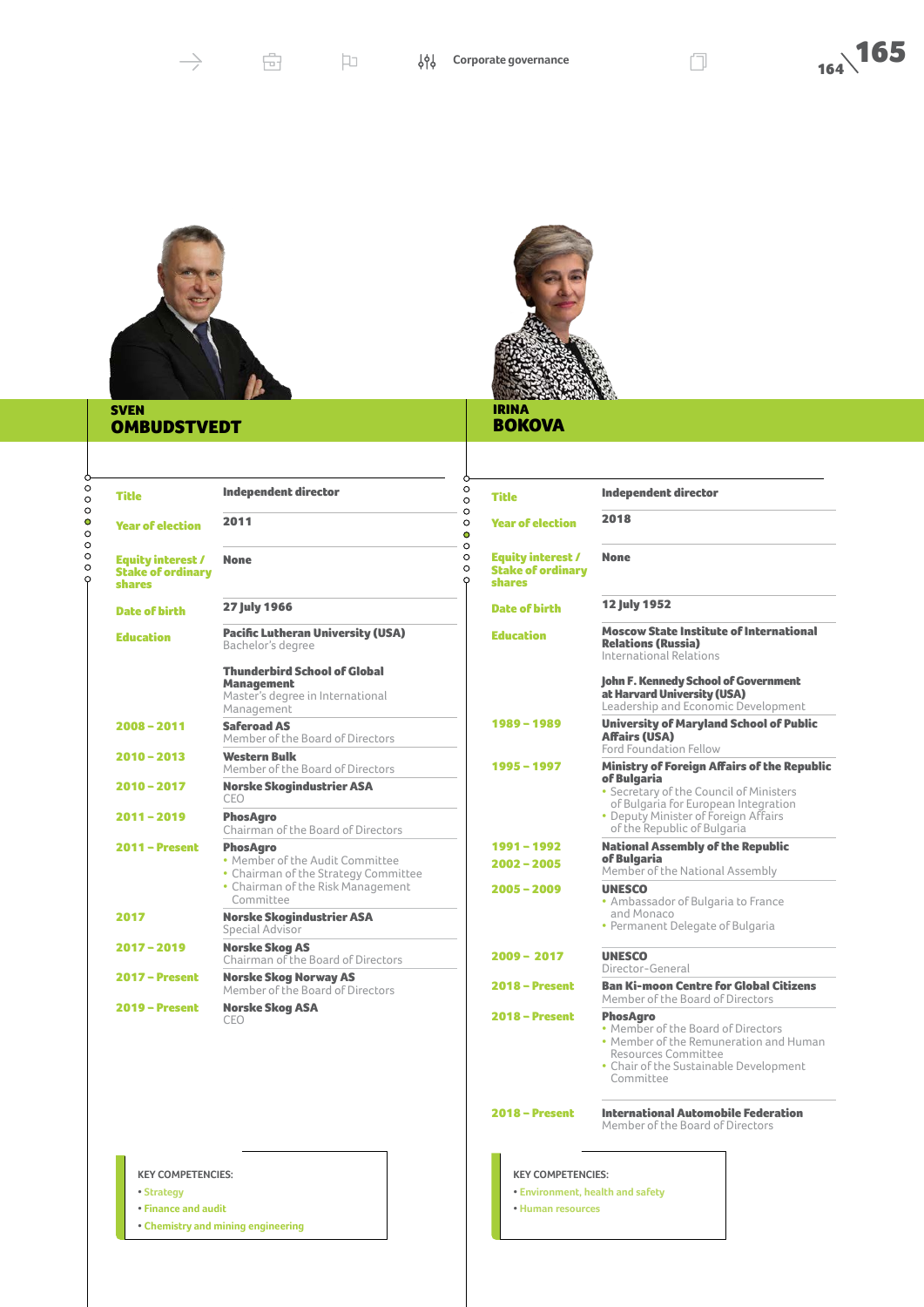

#### JAMES ROGERS

 $\varphi$ 

 $\ddot{\phantom{a}}$ 

Independent director

0.0064%

Year of election 2014

Equity interest / Stake of ordinary shares

| <b>Date of birth</b>  | <b>19 October 1942</b>                                                                                                                                      |
|-----------------------|-------------------------------------------------------------------------------------------------------------------------------------------------------------|
| <b>Education</b>      | <b>Yale University (USA)</b><br>Bachelor's degree                                                                                                           |
|                       | <b>Balliol College, University of Oxford (UK)</b><br>Bachelor's / master's degree in Philosophy, Politics<br>and Economics                                  |
| <b>1986 – Present</b> | <b>Virtus Total Return Fund Inc.</b><br>Director                                                                                                            |
| <b>1988 – Present</b> | <b>Virtus Global Dividend &amp; Income Fund Inc.</b><br>Director                                                                                            |
| <b>1990 – Present</b> | <b>Beeland Interests Inc.</b><br>Director                                                                                                                   |
| 2007 – Present        | <b>Beeland Enterprises Inc.</b><br>Director                                                                                                                 |
| <b>2007 - Present</b> | <b>Beeland Holdings Pte Ltd.</b><br>Director                                                                                                                |
| $2012 - 2019$         | <b>Spanish Mountain Gold Limited</b><br>Director                                                                                                            |
| <b>2012 - Present</b> | <b>Geo Energy Resources Limited</b><br>Non-executive director                                                                                               |
| 06/2013 - 06/2014     | <b>Fab Universal Corp</b><br>Independent director                                                                                                           |
| $2014 - Present$      | <b>PhosAgro</b><br>• Member of the Board of Directors<br>• Chairman of the Remuneration and Human Resources<br>Committee<br>• Member of the Audit Committee |
| $2014 - 2019$         | <b>Sinofortune Financial Holdings Limited</b><br>Non-executive director                                                                                     |
| $2015 - 2016$         | <b>TLV Holding Limited</b><br>Advisor                                                                                                                       |
| <b>2016 – Present</b> | Duff & Phelps Select Energy MLP Fund Inc.<br>Director                                                                                                       |
| <b>2016 - Present</b> | <b>Virtus Global Multi-Sector Income Fund</b><br>Trustee                                                                                                    |
| 03/2016 - 04/2018     | <b>Crusader Resources Limited</b><br>Non-executive director                                                                                                 |
| 08/2017 - Present     | <b>AgroGard-Finance</b><br>Independent director                                                                                                             |
| $01/2018 - 2019$      | <b>Ocean Capital Advisors LLC</b><br>Director                                                                                                               |
| 09/2018 - 2019        | <b>Ouantum Digital Asset Management Pte Ltd</b><br>Member of the Board of Directors                                                                         |

| 11/2018 -<br>Present      | <b>Sirius International</b><br><b>Insurance Group, Ltd</b><br>Member of the Board<br>of Directors |
|---------------------------|---------------------------------------------------------------------------------------------------|
| 12/2018 -<br>Present      | Ananti Inc<br>Director                                                                            |
| $2006 - 2015$             | <b>COS Cayman Limited</b><br><b>Partnership</b><br>Advisor                                        |
| 2011 – Present            | <b>Forbes &amp; Manhattan</b><br>Advisor                                                          |
| 06/2017                   | <b>AgroGard-Finance</b><br>Member of the Board                                                    |
| 06/2018                   | of Directors                                                                                      |
| 2012 – Present            | <b>Santiago Gold Fund</b><br>Advisor                                                              |
| 2013                      | Laguna Bay Pastoral                                                                               |
| 01/2018                   | <b>Company Pty Ltd</b><br>Advisor                                                                 |
| 02/2014                   | <b>Genagro Limited</b>                                                                            |
| Present                   | Advisor                                                                                           |
| 07/2015                   | <b>Latitude Technologies</b><br>Limited                                                           |
| 01/2017                   | Senior Advisor                                                                                    |
| 04/2017<br><b>Present</b> | <b>Agritrade Resources Ltd</b><br>Advisor                                                         |
| 08/2017                   | <b>ITF Corporation</b><br>Advisor                                                                 |
| 08/2018                   |                                                                                                   |
| 10/2017                   | <b>Global Blockchain</b><br><b>Technologies Corp</b>                                              |
| 10/2018                   | Advisor                                                                                           |
| <b>2019 - Present</b>     | <b>Spanish Mountain Gold</b><br>Limited<br>Advisor                                                |
| <b>2019 – Present</b>     | <b>Nanomedics Co. Ltd</b><br>External director                                                    |
|                           |                                                                                                   |

#### **KEY COMPETENCIES: • Finance and audit**

- **• Human resources**
- **• Risk management**
- **• Law and corporate governance**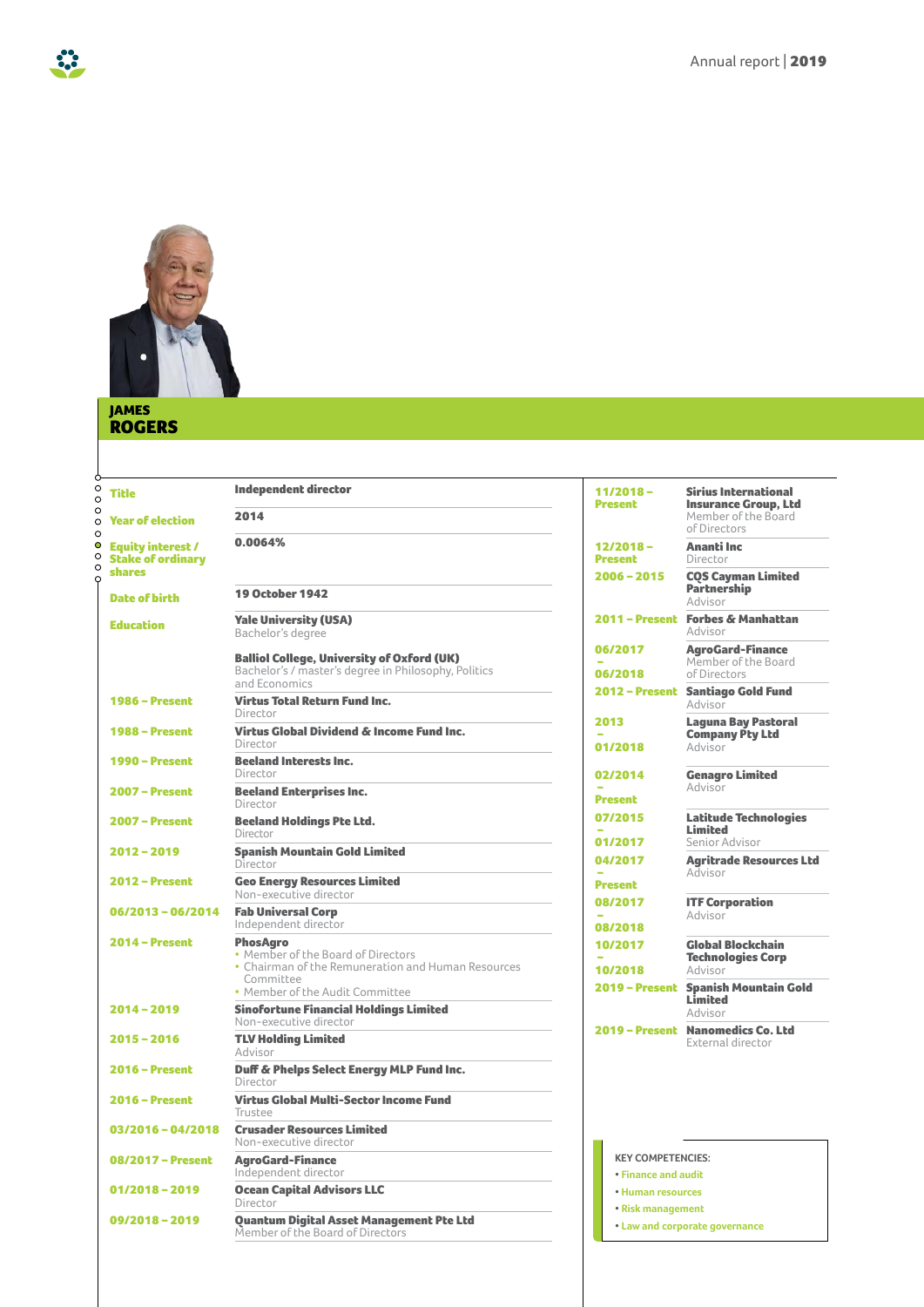



**PASHKEVICH** 

| ----------    |
|---------------|
| <b>RHODES</b> |
|               |

| Ô.                            |                                                                |                                                                                   |
|-------------------------------|----------------------------------------------------------------|-----------------------------------------------------------------------------------|
| $\circ$<br>$\circ$<br>$\circ$ | <b>Title</b>                                                   | <b>Independent director</b>                                                       |
| $\circ$<br>$\circ$<br>$\circ$ | <b>Year of election</b>                                        | 2011                                                                              |
| Ō<br>$\circ$<br>Q             | <b>Equity interest /</b><br><b>Stake of ordinary</b><br>shares | 0.000644%                                                                         |
|                               | <b>Date of birth</b>                                           | 31 May 1961                                                                       |
|                               | Education                                                      | <b>Loughborough Univer</b><br>Bachelor's degree in Ec<br>of Economics             |
|                               |                                                                | <b>Institute of Chartered</b><br>in England and Wales<br>Oualified as chartered a |
|                               | $2008 - 2015$                                                  | <b>Rosinter Restaurants</b><br>Member of the Board o                              |
|                               | $2008 - 2016$                                                  | <b>Cherkizovo Group</b><br>Member of the Board o                                  |
|                               | $2008 - 2015$                                                  | <b>Tethys Petroleum Lim</b><br>Member of the Board o                              |
|                               | 2011 – Present                                                 | PhosAaro                                                                          |

| Title                                                   | <b>Independent director</b>                                                                  |
|---------------------------------------------------------|----------------------------------------------------------------------------------------------|
| <b>Year of election</b>                                 | 2011                                                                                         |
| Equity interest /<br><b>Stake of ordinary</b><br>shares | 0.000644%                                                                                    |
| <b>Date of birth</b>                                    | 31 May 1961                                                                                  |
| <b>Education</b>                                        | <b>Loughborough University</b><br>Bachelor's degree in Economics and History<br>of Economics |
|                                                         | <b>Institute of Chartered Accountants</b><br>in England and Wales                            |
|                                                         | Oualified as chartered accountant, member                                                    |
| 2008-2015                                               | <b>Rosinter Restaurants Holding</b><br>Member of the Board of Directors                      |
| 2008-2016                                               | <b>Cherkizovo Group</b><br>Member of the Board of Directors                                  |
| 2008-2015                                               | <b>Tethys Petroleum Limited</b><br>Member of the Board of Directors                          |
| <b>2011 – Present</b>                                   | <b>PhosAaro</b><br>• Member of the Board of Directors<br>• Chairman of the Audit Committee   |
| <b>2014 - Present</b>                                   | QIWI Group (QIWI plc)<br>Member of the Board of Directors                                    |
| 2014 - 2017                                             | <b>Zoltav Resources Inc.</b><br>Member of the Board of Directors                             |
| <b>2017 – Present</b>                                   | <b>SIA Enterprises Limited</b><br>Honorary treasurer                                         |
| 08/2018 - 2019                                          | <b>Rustranscom Plc</b><br>Non-executive director                                             |

| <b>Title</b>                                                          | <b>Independent director</b>                                                                                            |  |  |
|-----------------------------------------------------------------------|------------------------------------------------------------------------------------------------------------------------|--|--|
| <b>Year of election</b>                                               | 2017                                                                                                                   |  |  |
| <b>Equity interest /</b><br><b>Stake of ordinary</b><br><b>shares</b> | <b>None</b>                                                                                                            |  |  |
| <b>Date of birth</b>                                                  | 5 November 1939                                                                                                        |  |  |
| <b>Education</b>                                                      | <b>Leningrad Mining Institute</b><br>PhD in Economics, professor                                                       |  |  |
| <b>1999 – Present</b>                                                 | <b>St. Petersburg Mining University</b><br>First Vice Rector                                                           |  |  |
| <b>2017 - Present</b>                                                 | <b>PhosAgro</b><br>• Member of the Board of Directors<br>• Member of the Environmental, Health<br>and Safety Committee |  |  |

#### **KEY COMPETENCIES:**

**• Chemistry and mining engineering**

**• Human resources**

#### **KEY COMPETENCIES:**

- **• Law and corporate governance**
- **• Risk management**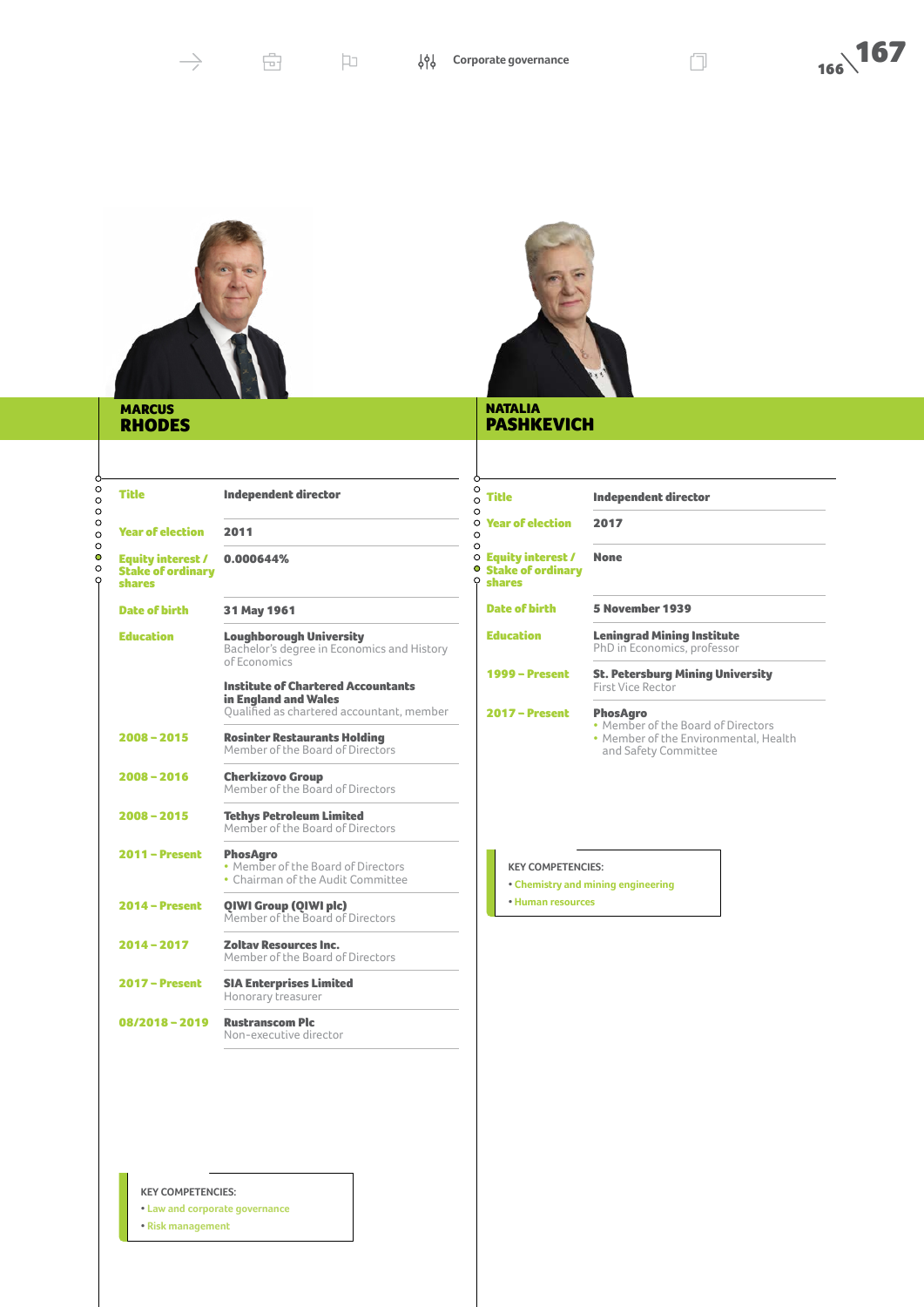

#### ANDREY SHARONOV

 $-00000000$ 

53

| <b>Title</b>                                                          | <b>Independent director</b>                                                                                                                         | $2014 - 2019$                                       | <b>NOVATEK</b><br>Member of the Board<br>of Directors                                                          |  |
|-----------------------------------------------------------------------|-----------------------------------------------------------------------------------------------------------------------------------------------------|-----------------------------------------------------|----------------------------------------------------------------------------------------------------------------|--|
| <b>Year of election</b>                                               | 2017                                                                                                                                                |                                                     |                                                                                                                |  |
| <b>Equity interest /</b><br><b>Stake of ordinary</b><br><b>shares</b> | <b>None</b>                                                                                                                                         | $2015 - 2018$                                       | <b>VTB Bank</b><br>Member of the Supervisory<br>Council                                                        |  |
| Date of birth                                                         | 11 February 1964                                                                                                                                    | $2015 - 2017$                                       | <b>Rosgeologia</b><br>Member of the Board<br>of Directors                                                      |  |
| <b>Education</b>                                                      | <b>Ufa Aviation Institute</b><br><b>Aviation Instrument Making</b>                                                                                  | $2015 - 2016$                                       | <b>Moscow Exchange</b>                                                                                         |  |
|                                                                       | <b>Russian Academy of Public Administration</b><br>under the President of the Russian Federation                                                    |                                                     | Member of the Supervisory<br>Board                                                                             |  |
|                                                                       | Law                                                                                                                                                 |                                                     | 2016 - Present Moscow School<br>of Management                                                                  |  |
| $2010 - 2013$                                                         | <b>Government of Moscow</b><br>Deputy Mayor for Economic Policy                                                                                     |                                                     | <b>SKOLKOVO</b><br>President                                                                                   |  |
| $2011 - 2014$                                                         | <b>National Research University Higher School of Economics</b><br>Member of the Supervisory Council                                                 | 2017 - Present PhosAgro                             | • Member of the Board<br>of Directors<br>• Member of the Audit<br>Committee<br>• Member<br>of the Remuneration |  |
| $2011 -$ Present                                                      | <b>National Research University Higher School of Economics</b><br>Professor (part-time) at School of Finance of the Faculty<br>of Economic Sciences |                                                     |                                                                                                                |  |
| $2011 - 2015$                                                         | <b>Bank of Moscow</b><br>Member of the Board of Directors                                                                                           |                                                     | and Human Resources<br>Committee<br>• Member                                                                   |  |
| $2013 - 2016$                                                         | <b>Moscow School of Management SKOLKOVO</b><br>Rector                                                                                               |                                                     | of the Sustainable<br>Development Committee                                                                    |  |
| $2013 - 2016$                                                         | <b>MC Eko-Sistema</b><br>Chairman of the Board of Directors                                                                                         | 2018 - Present Medicina                             | Chairman of the Board<br>of Directors                                                                          |  |
| $2014 - 2015$                                                         | <b>ALROSA</b><br>Member of the Supervisory Board                                                                                                    | 2019 - Present En+ Group                            | · Independent director                                                                                         |  |
| $2014 - Present$                                                      | <b>MC NefteTransService</b><br>Chairman of the Board of Directors                                                                                   |                                                     |                                                                                                                |  |
| $2014 - Present$                                                      | Sovcomflot<br>Member of the Board of Directors                                                                                                      |                                                     |                                                                                                                |  |
| $2016 -$ Present                                                      | <b>SKOLKOVO Endowment Fund</b><br>Head                                                                                                              | <b>KFY COMPETENCIES:</b><br>• Finance and audit     |                                                                                                                |  |
| $2016 - Present$                                                      | <b>Present Association for the Development of Moscow</b><br><b>School of Management SKOLKOVO</b><br>Executive director                              | • Law and corporate governance<br>• Human resources |                                                                                                                |  |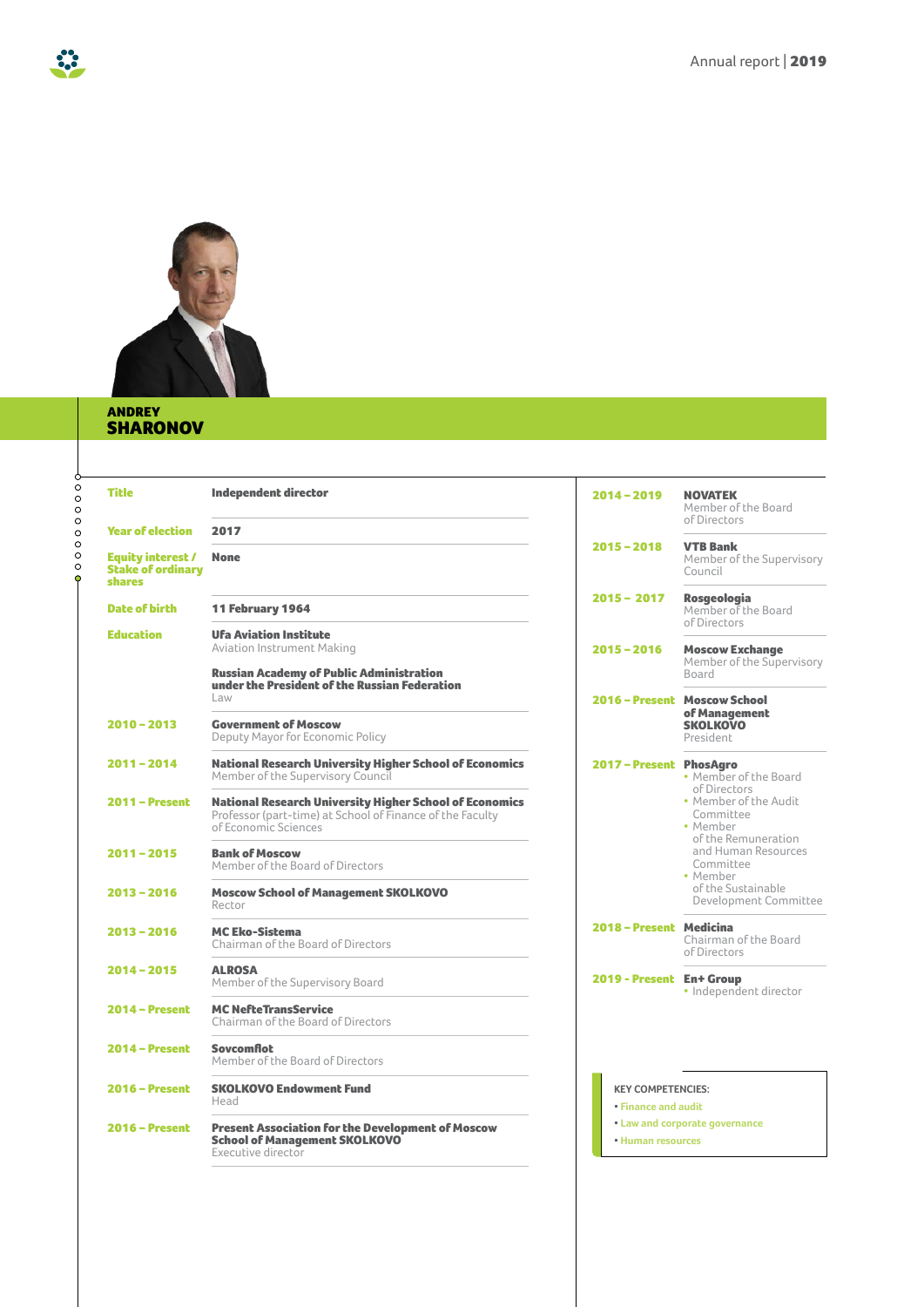Ĥ

口

#### **D&O LIABILITY INSURANCE**

Directors and officers liability for damage caused to third parties by their duties is insured by SOGAZ (contract No. 18 DO 0028 in effect from 1 June 2018 to 31 May 2019, contract No. 19 DO 0020 in effect from 1 June 2019 to 31 May 2020) and is covered up to USD 75 mln (in rouble equivalent) and extended by USD 2 mln for independent directors. Apart from directors liability, the above contracts include the liability of the Company's officers. (since 2012).

#### **BOARD OF DIRECTORS REPORT**

According to Section 172 "Duty to promote the success of the company" of the UK Companies Act 2006, PhosAgro's Board of Directors acts in good faith to promote the success of the Company for the benefit of all shareholders of PJSC PhosAgro, taking into account possible long-term consequences of its decisions for the society and the environment, as well as the interests of the Company's employees and other stakeholders.

For the members of PhosAgro's Board of Directors, these standards mean that the Company's stakeholders should be interacted with responsibly and that their interests should be respected to the maximum extent possible. In 2019, under the guidance of the Board of Directors' Sustainable Development Committee, stakeholders were identified and surveyed in order to define aspects of the Company's activities that were significant to them. These aspects have since been given maximum attention, both in terms of information disclosure and intensifying work in the relevant areas. For detailed information on interaction with key stakeholders, recognition and consideration of their interests, see the Stakeholders section of this annual report.

The opinion of our employees is essential for us, which is reflected, in particular, in one of our strategic objectives – increasing the loyalty and satisfaction of our staff. Analysis of employee satisfaction and loyalty surveys is reviewed annually by the Remuneration and Human Resources Committee of PhosAgro's Board of Directors. Analysis of hotline complaints and respective management response is reviewed by the Audit Committee of PhosAgro's Board of Directors on a quarterly basis.The said committees are composed solely of independent directors.

Although at the moment we do not apply such practices as appointing directors from among the employees or appointing a non-executive director responsible for interaction with employees for considering their standpoint when managing the Company, we consider it effective and are actively involved in a dialogue on all

major management issues with the trade union organisation (Minudobreniya Association), which has historically been an equal partner for the Company's management and an authorised representative of employees in collective bargaining, review and resolution of labour disputes.

In addition, heads of each production site of the Company regularly (at least twice a year) visit all business units and hold meetings with employees, at which they inform the staff about the Company's performance, implemented measures, and plans for production and social development. A key component of such meetings is face-to-face conversation between managers and teams. Everyone has an opportunity to ask questions or make a proposal aimed at improving the technology and personnel working conditions. Based on employees' suggestions and comments, an action plan for improving organisational and technological processes is then developed and implemented.

#### New strategy

In March 2019, the Board of Directors approved PhosAgro's Strategy to 2025 taking into account recommendations of the Strategy Committee issued in late 2018 – early 2019. As part of the approval, it determined the metrics subject to monitoring, as well as the frequency and the procedure for such monitoring. This resolution formalised the management duty to submit, twice a year, strategy progress reports to be pre-reviewed by the Strategy Committee and finally reviewed by the Board of Directors.

#### Sustainability management

In 2019, the Board of Directors placed a special emphasis on sustainability management, which was, first and foremost, incorporated into the Company's Strategy to 2025 as a standalone section defining goals and initiatives in this domain. The Board of Directors also approved the updated Personnel Management Policy and transparency statement in accordance with the UK Modern Slavery Act 2015, along with the amended Environmental Policy. The said documents were developed by the Company's management based on the analysis of local corporate documents and procedures needed to ensure PhosAgro's compliance with the applicable EU laws on human rights in supply chains. Moreover, all Board meetings held following the setup of the Sustainable Development Committee included reports from its chairman on the results and plans in this area.

#### Strengthened role of committees

In 2019, the Board of Directors also focused on a more in-depth review of matters at committee meetings, followed by chairman reports to the Board summarising key statements, conclusions and proposals.As a result, the reporting year saw an improvement in the quality of materials provided to the Board of Directors in the form of chairman reports.

#### New dividend policy

An important milestone in the Board of Director's work was the approval of the new dividend policy aimed at boosting the Company's investment appeal.

#### Corporate governance assessment and development

In March 2019, the Board of Directors reviewed the report on the corporate governance quality taking into account MSCI and Sustainalytics ratings and the previous year's self-assessment of compliance with the Corporate Governance Code approved by the Bank of Russia on 21 March 2014. Noting a high level of such compliance, the Board of Directors also analysed the governance quality criteria, which for certain reasons were not met fully or partially, and agreed on an improvement plan.

The early 2019 self-assessment and the subsequent recommendations of the Remuneration and Human Resources Committee were also subject